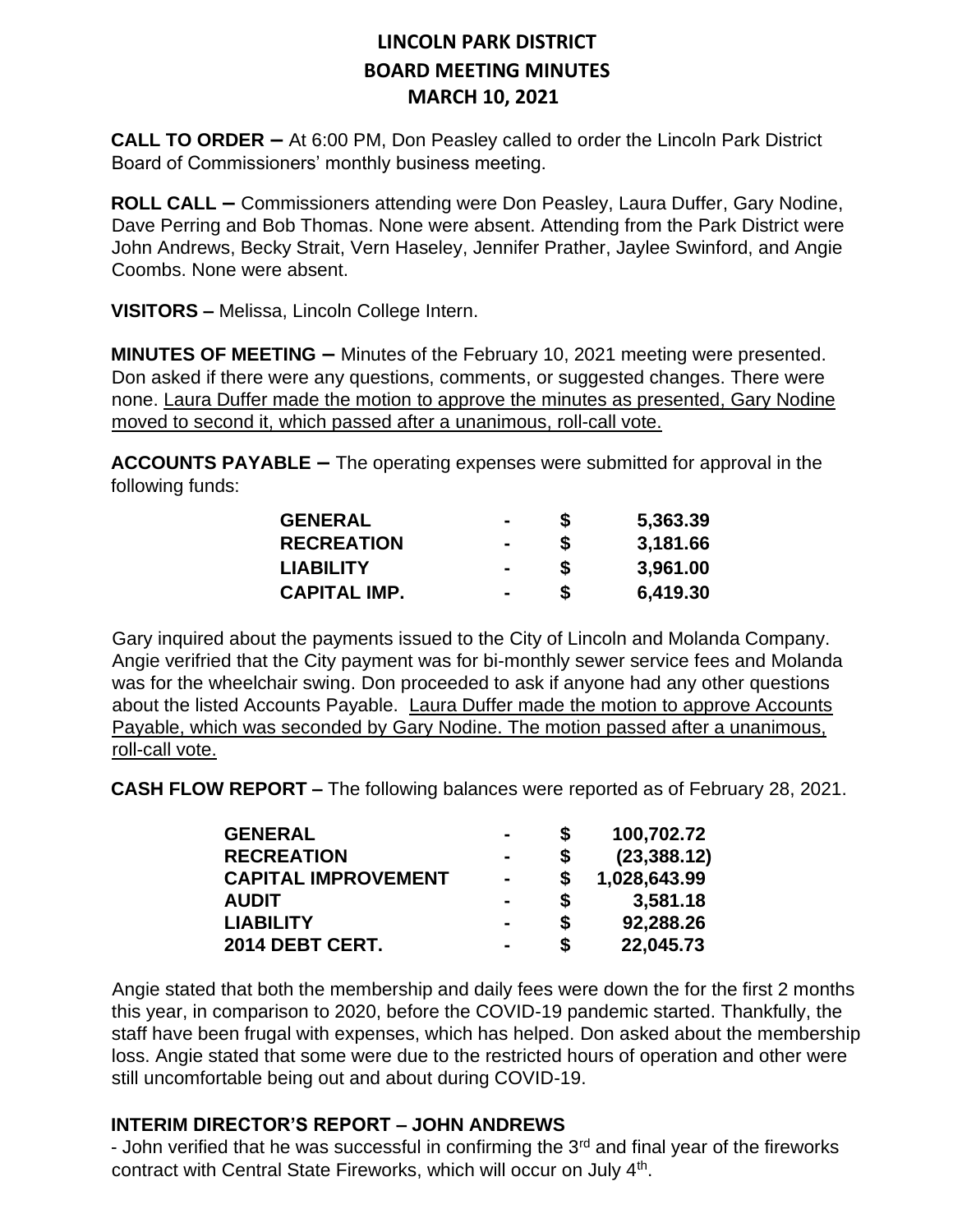#### **EXECUTIVE DIRECTOR – BECKY STRAIT**

- A slideshow presentation was displayed as she spoke on a few topics:
- The Aquatic Center will be open this summer, however we anticipate a limit on capacity. So far, the State has not released details, but group sizes will most likely be limited and social distancing will need to be observed. I will be researching further requirements, such as temperature checks and slide safety regulations, but the concessions seem to be allowed at this time. Laura had suggested a wrist band system that is used at other facilities. Gary asked about the maximum number allowed in the pool area. Jen stated that she believed the number was 506 patrons. Gary then asked if the pool has ever had 250 patrons on deck at one time. John stated that attendance only reached that high on hot days or the free days. Jen suggested that the family fun days be adjusted to accommodate the mandated restrictions. Becky asked if the YMCA was still planning on using the pool, which Jen verified that they are. Gary asked if water aerobics would be restricted as well. Jen stated that she and Melissa, one of the LC interns, had measured the pool to calculate how many could fit while spreading out. Becky stated that the State's mitigations may be different by then, for example, schools were relaxing a few of their guidelines. The Board agreed that the topic will most likely need to be revisited and changes monitored over the next few months.
- July 4<sup>th</sup> will hopefully be able to have more events than just the children's parade and fireworks. Becky stated that, ideally, there will be food vendors, sporting events, music and maybe even a bounce house. Again, the topic will need to be revisited and the State's mitigation plans monitored between now and then.
- Becky stated that she would like to hold an annual legacy race in honor of Scott Brown, which can include a mud run and/or an obstacle course. There is a gentleman who had contacted John about donating money for a piece of equipment in the Fit Zone in honor of Scott Brown. Andy, Scott's son, has recommended a piece that Scott liked to use. Becky will speak to them both to inquire if they would consider using some of the donation towards building obstacles for the mud run.
- Denise, of Lincoln College, has reached out to me about possibly donating a piano. She stated that our current piano is not in good enough condition to pay to repair. Also, we discussed the possibility of hosting a performance for her students. An outdoor event would be preferable, but indoors would suffice in case of rain. Unfortunately, the theater at LC is not large enough. There would be a slight fee for the event.
- Becky mentioned that with the State's numbers receding, she would like to begin the discussion of what needs to be decided to create a plan to reopen our facility. Unfortunately, that includes hiring a few individuals to have enough staff to cover shifts appropriately. We can adjust the cleaning practices so that we rotate which equipment is open versus temporarily closed for social distancing. It has been suggested to extend the evening hours to 9pm and reopen 11am-1pm to the public. If we add a mid-day shift of 11-4, the evening shift can close the facility at 9pm and stay to sanitize and clean until 10pm. Gary asked if the state required the facility to be closed during sanitization, which Jen and Angie replied that it was not a requirement, but rather a way to ensure the building was staffed and able to be sanitized. Gary then queried if basketball play was still to be restricted, which Jennifer verified that it currently is. Jen suggested that if the Fit Zone reopens 11a-1p, that we leave the courts just for walkers only. There are a handful that are very appreciative of having that restricted time for them to walk and there are very few that would be using the courts during that period.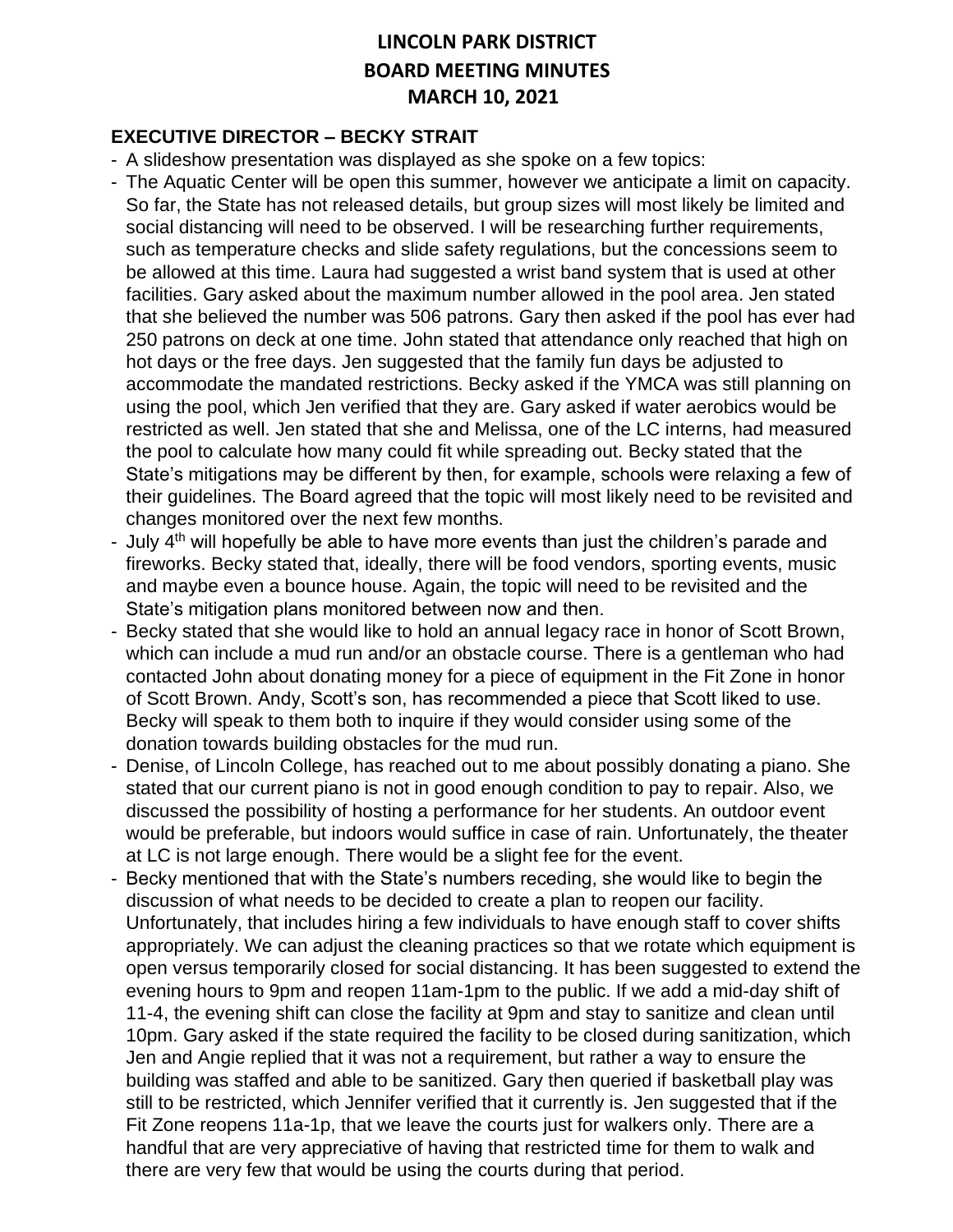- Becky informed the Board that she had reviewed the 5-year Master Plan. Currently, Exchange Club Park is getting an upgrade to the playground equipment. She would like to research the costs associated with installing a sand volleyball court on the complex grounds. Adding this feature would offer the public more outdoor activities with minimal service and maintenance. The Master Plan estimated 2 courts to cost around \$40,000, but I would like to start off with just the 1 court. Angie and I went over the roof construction plan and just to remind everyone, there is another project scheduled for 2022 when the Sports Complex roof will be treated. This project is estimated to consume most of the 2022 Capital Improvement budget but should allow for a smaller project as well.
- I met with Terry Carlton, a member of the Foundation, to discuss the possibility of another fundraiser for this year's July  $4<sup>th</sup>$  celebrations. We will be scheduling a Foundation meeting in April or early May.
- Becky asked the Board on their thoughts regarding an obstacle course for the mud run. Laura stated that she thought it should be separate from the July  $4<sup>th</sup>$  celebrations. Dave stated that another fundraiser held on his behalf was successful. Laura suggested holding the event in the fall. Gary stated his concerns about whether it would be covered by our liability insurance. Angie stated that IPARKS would be contacted regarding that issue. Becky stated that other cities and Park Districts hold similar events for their communities, and they are quite popular. Vern stated that Memorial Park would be a good location for the event.
- John stated that Amber Jordan had agreed to hire the lifeguards and certify those that needed it this year. Amber plans on holding the physical tests in the LPD pool the week before the pool is scheduled to open. The registration cost for Lifeguard Certification is \$250, which will cover the Red Cross fee and Amber will be paid \$100 per person.

With no other business to discuss with the Board, John Andrews thanked them for their time and proceeded to leave the meeting at 6:33 p.m.

### **OPERATIONS REPORT – VERN HASELEY**

- Vern informed the Board that the weather had contributed to getting ahead on preparing the grounds for the summer season.

- FBI Buildings, Inc. has been working on repairing the shop. So far, they have not found any rotted wood that needed to be replaced. They discovered that the washers used during the initial construction had split which was letting the water in. The crew was reattaching the pieces with better washers and longer screws.

-John has been coming in to help prepare the diamonds for the season.

-We have been to all the parks to pick up all the sticks and limbs that have fallen over the winter. Don asked if any trees had fallen during the season, which Vern stated that there had not been any that fell. Dave asked if the tree out at Memorial Park's Rotary Pavilion had been removed yet, which Vern stated that it was still standing.

- JD Eigenbrod has started working on the grounds, part-time for now.

- We plan on beginning to check on the pool pumps and system after April 1<sup>st</sup>. Gary asked if the impellers would be an issue this season. Vern stated that he hopes not but reminded the Board that there is a spare motor and impeller on had should an issue arise.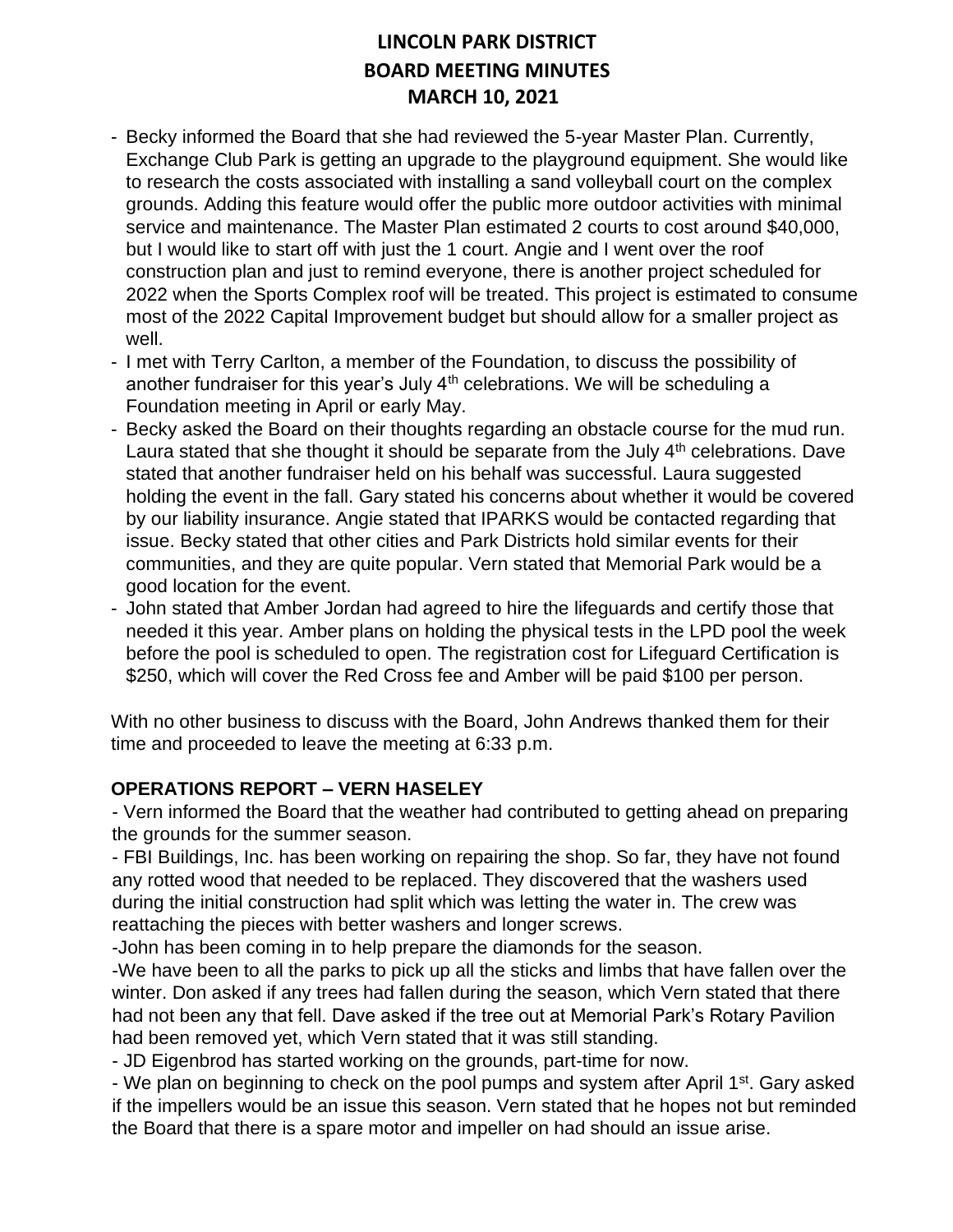#### **PROGRAM REPORT – JAYLEE SWINFORD**

**-** We had 2 paint classes last month, which were both almost full.

**-** Pickle ball league is going well. We have 8 participants in the morning session and 12 in the evening one. There are 3 weeks left.

**-**This year's Easter event will be different. I just posted the advertising for the "You've Been Egged" event. In just 2 weeks, 50 baskets have been purchased. Anyone within the City's limits is eligible to purchase a basket for \$10 to be delivered. Each basket will have 20 eggs, filled with candy and other small fun items. This is a non-contact event, where me and a few volunteers will deliver the baskets to the participants' doorsteps on Friday, April 2<sup>nd</sup>. Normally, sponsors donate prizes for the egg hunt, which kids have a chance of winning those prizes while searching for eggs. Since we are not having the egg hunt, I plan on incorporating those generous sponsor donations by holding an egg decorating contest. This Easter event is free and can be done at home. There will be 4 age groups, where a winner will be chosen from each. Hopefully, both events will meet the community's needs. This year's donations came from Lincoln D.A.R.E. and Generations at Lincoln. Laura suggested hiding some large eggs, filled with LPD apparel and goodies, around town and advertise that event.

**-** Ballroom Dance classes are scheduled for April. Due to social distancing requirements, the class is limited to 5 couples.

**-**Music Lessons with Lincoln College started this week. We have 7 children signed up for this session. I think that the numbers are down due to COVID-19.

**-** The Baseball & Softball League meeting is scheduled for April. Registration opened this week and ends on Friday, April 9<sup>th</sup>. I have already received a few sponsor forms/fees from local businesses. This season, we have decided not to have 14U teams. There is a 13U team in Lincoln this year as part of a travel league. I have reached out to Tremont for any new guidelines, but they just referred me back to the State's mandated restrictions. Right now, there really are not any restrictions that would affect play. The season is slightly delayed and will begin about 2 weeks later than normal. Gary asked if there was any news on tournaments, which Jaylee stated that she had not heard anything yet. Don stated that guidelines may be different by then.

#### **FITNESS MANAGER'S REPORT – JENNIFER PRATHER**

- Group Fitness class attendance was 494 for February, which is up from the previous few months when they were offered.

-Active Agers classes have restarted with the group size limited, due to restrictions. There are currently 3 classes with 36 participants.

- We have sold 4 virtual memberships.

-Lately I have given several tours of our facility.

Melissa, my Lincoln College Intern, would like the opportunity to present a report to the Board.

- Melissa informed the Board that she had become certified in Group Fitness in the fall but has since been learning how to teach and trying different classes.
- She has been studying functional fitness, which will help in her goal to become a Physical Therapist.
- She created workouts to be posted around the courts and enjoyed the challenge that it offered as well as enjoying seeing the patrons participating.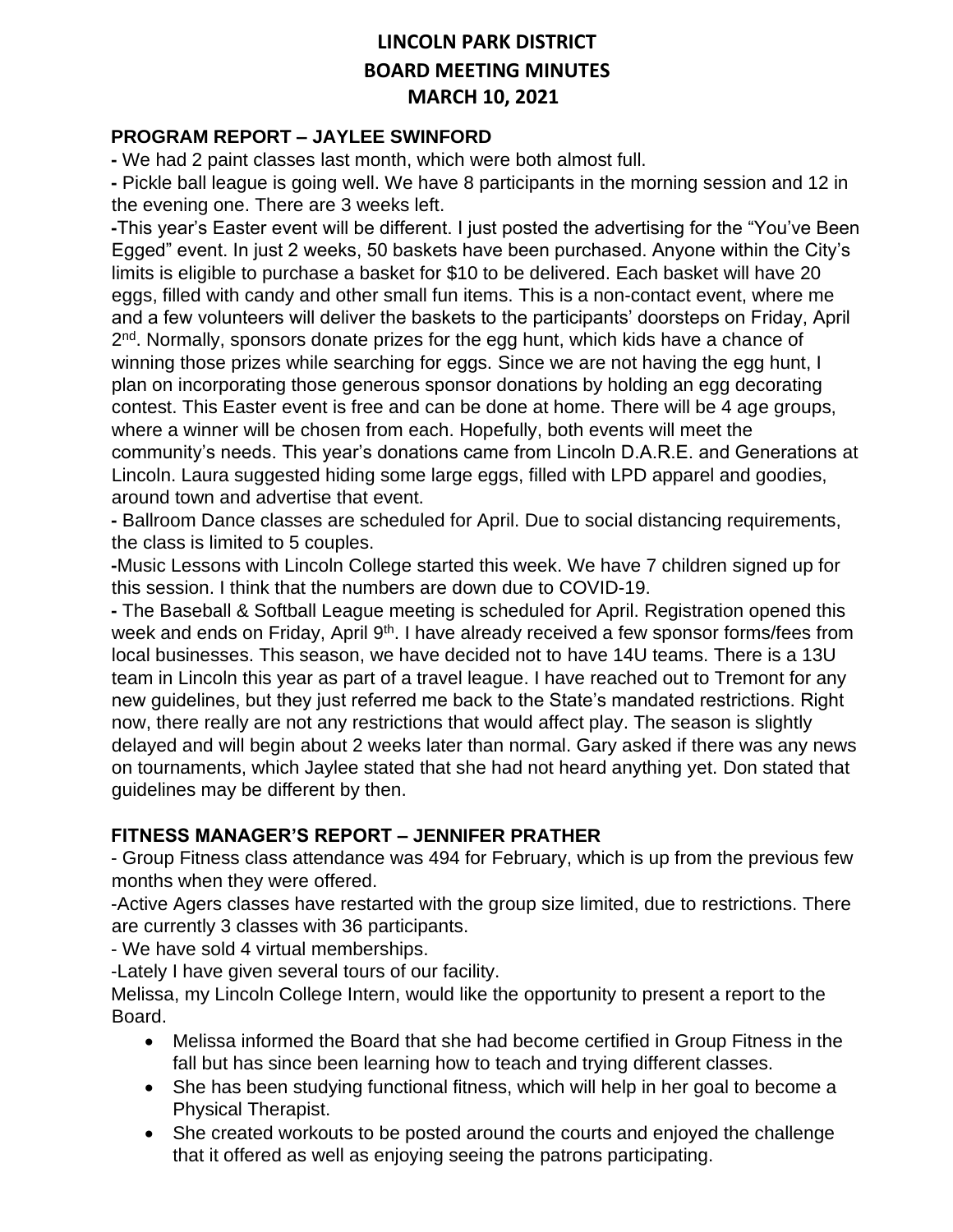• Jennifer has been teaching her about using social media and promoting events in ways to see the results of her efforts.

-Jennifer stated that she has received great feedback from the public on Melissa's contributions.

-Spring into Action had 23 members, which was led by Jennifer and Taylor.

- Weights 101 had 5 participants, of which 3 are new and participating in Spring into Action. This is taught by Katie Hite.

- I have begun preparing for the pool to open and have a meeting scheduled with Amber to discuss the process. I created new signage for the Pool Admission to streamline the information and update to include the sanitization protocols.

- I am working on scheduling water aerobics for the summer.

- April will have a membership special and free classes for the first week.

- I hope to hold another Spin® 4 Schools fundraiser in May.

Laura inquired about the annual Pigs-N-Swigs event, which Jen stated that she is waiting to hear back from Josh, who took over the event planning when Chris Graue stepped down last year. If there is not an event this year, Jen plans on speaking with Seth Goodman about scheduling a run to coincide with the Balloons over 66 event that he is planning for the fall.

-Jennifer stated that she had one other issue to notify the Board about; a member has been behaving in a way that has made patrons and staff feel uncomfortable to be around. At present, she has asked the complainants to email her the complaints. A desk supervisor reported to Jennifer that the member had requested patrons' personal information. Jennifer stated that the patron has also made comments to her, which she felt was inappropriate. Due to complaints about observed behavior, the window to the Aerobic Room has been covered. Dave suggested refunding the membership, but also recommended checking with IPARKS about that first. Laura expressed concern about potential legal ramifications if the situation is not handled correctly. Becky stated that she believes that Craig Rios may have already spoken to the member about the complaints, but that she would verify with Craig, IPARKS, and LPD Legal council regarding the matter.

## **CORRESPONDENCE: None**

### **UNFINISHED BUSINESS:**

A**.** Capital Improvements:

- 1. Exterior Water Main: Waiting on the weather to allow for the work to be done.
- 2. Rotary Playground equipment installation:
	- a. Vern reported that the equipment is due to be shipped later this week.
	- b. Rotary is still fundraising to help cover the remaining cost.
	- c. Don suggested that the Lincoln Elks Charitable Trust be contacted for a possible donation.
- 3. Exchange Club Park: Parts have been ordered.
- B. COVID: No new updates.

## **NEW BUSINESS:**

A. Executive Director:

- 1. Rebecca (Becky) Strait was hired.
- 2. Today was her first day

B. State Bank / Heartland Bank – Credit Card & Signatures: